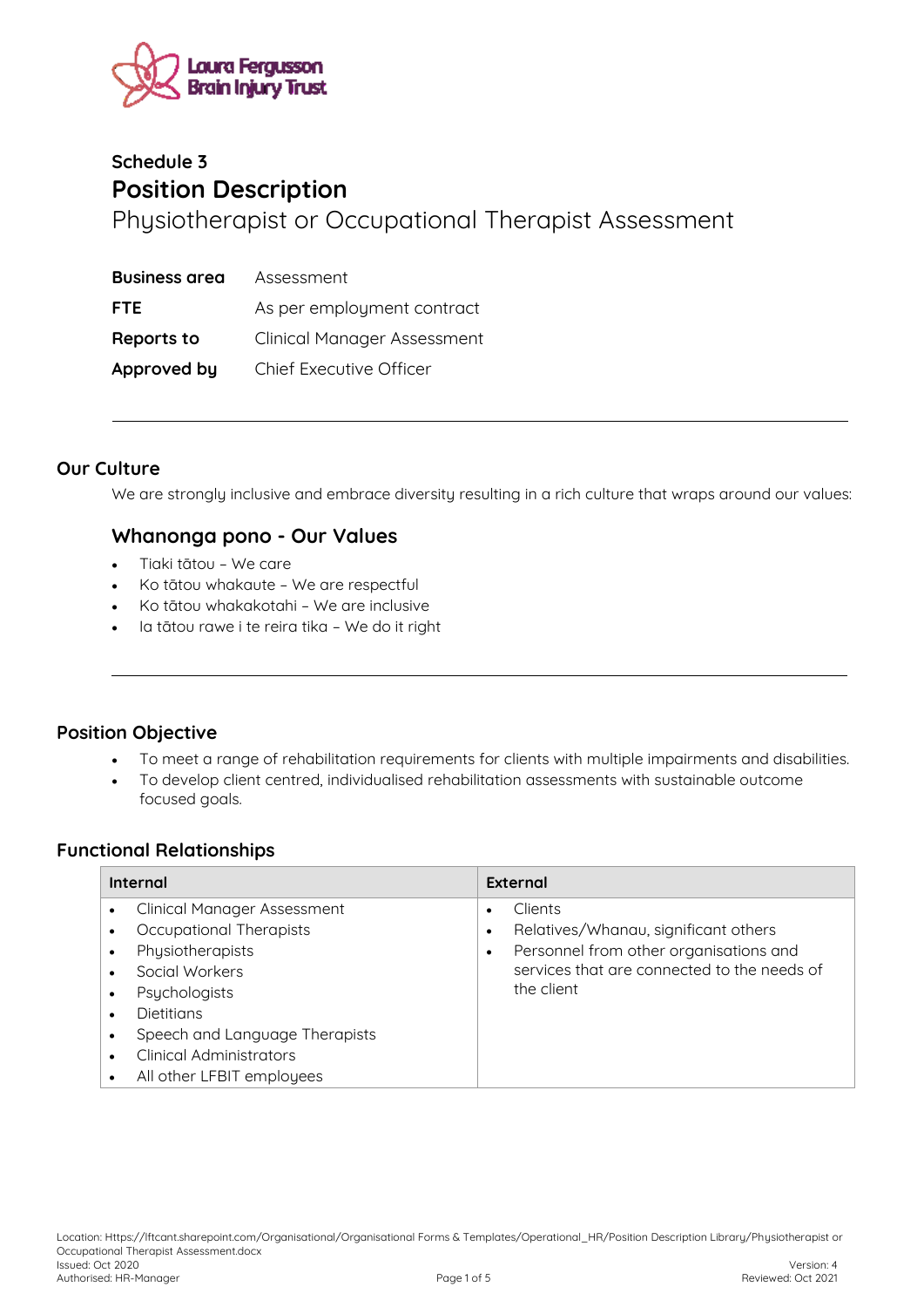

## **Key Areas of Accountability**

| Area of                  |                                                                                                                                                                                                                    |  |  |
|--------------------------|--------------------------------------------------------------------------------------------------------------------------------------------------------------------------------------------------------------------|--|--|
| Accountability           | <b>Expectations</b>                                                                                                                                                                                                |  |  |
| <b>Service Delivery</b>  | Works as required with other allied health staff in the community to meet the objectives of the assessment services.<br>$\bullet$                                                                                  |  |  |
|                          | Ensures interventions and goals met and recorded/reported in line with contractual and funder requirements.<br>$\bullet$                                                                                           |  |  |
|                          | Assists with peer reviewing of colleague's reports as caseload allows to support senior staff.<br>$\bullet$                                                                                                        |  |  |
|                          | Provides leadership, management and clear direction in the delivery of rehabilitation and care services within the defined area(s)<br>$\bullet$<br>of responsibility.                                              |  |  |
|                          | Ensures all care/rehabilitation practices are provided in a manner that promotes the personal values of the resident/client.                                                                                       |  |  |
|                          | Liaises with residents/clients, relatives and the inter-disciplinary team to identify resident/client individualised goals and assist in the                                                                       |  |  |
|                          | development of the goal plan                                                                                                                                                                                       |  |  |
|                          | Coordinates directly or indirectly day to day rehabilitation activities to meet/exceed client goals.<br>$\bullet$                                                                                                  |  |  |
|                          | Ensures service provision meets agreed KPIs.<br>$\bullet$                                                                                                                                                          |  |  |
|                          | Contributes actively as appropriate within the setting, to the creation and maintenance of the home/social environment in which<br>$\bullet$<br>emotional, physical, spiritual, cultural and sexual needs are met. |  |  |
|                          | Demonstrates effective implementation of:<br>$\bullet$                                                                                                                                                             |  |  |
|                          | Relevant code of Ethics<br>$\circ$                                                                                                                                                                                 |  |  |
|                          | Legislation effecting professional practice                                                                                                                                                                        |  |  |
|                          | Relevant standards of practice<br>$\circ$                                                                                                                                                                          |  |  |
|                          | Implements systems and procedures that monitor, maintain and, where appropriate, challenge and improve standards within your service,<br>ensuring that standards are regularly reviewed to achieve high quality.   |  |  |
|                          | Uses technology effectively to monitor and understand KPIs, to manage day to day service delivery and to support and enhance                                                                                       |  |  |
|                          | your role.                                                                                                                                                                                                         |  |  |
|                          | Takes appropriate actions following recommendations from health and safety inspections and other internal audit processes<br>$\bullet$                                                                             |  |  |
|                          | Ensures all contractual and KPI areas are met.<br>$\bullet$                                                                                                                                                        |  |  |
|                          | Provides services in a responsible, cost effective and efficient manner with an awareness of the appropriate uses of supplies.<br>$\bullet$                                                                        |  |  |
|                          | Assesses appropriately, uses and maintains equipment and reports maintenance issues.<br>$\bullet$                                                                                                                  |  |  |
|                          | Monitors use of materials related to clinical practice at site level and initiates action to ensure efficiency.<br>$\bullet$                                                                                       |  |  |
| <b>Clinical Practice</b> | Maintains LFBIT clinical standards of practice relevant to OT/Physiotherapy services within Assessment Contracts and help with continuing<br>$\bullet$                                                             |  |  |
|                          | service development improvement as caseload allows.                                                                                                                                                                |  |  |
|                          | Acts as a clinical resource for other Assessment Services staff<br>$\bullet$                                                                                                                                       |  |  |
|                          | Ensures all records meet the Assessment Service and LFBIT quality standards.<br>$\bullet$                                                                                                                          |  |  |
|                          | Participates in formal and informal meetings to assist with problem solving and future driven interventions (not just reactionary).<br>$\bullet$                                                                   |  |  |
|                          | Participates in team meetings and in-service education.<br>$\bullet$                                                                                                                                               |  |  |
|                          | Undergoes regular supervision to ensure work meets contractual and procedural requirements<br>$\bullet$                                                                                                            |  |  |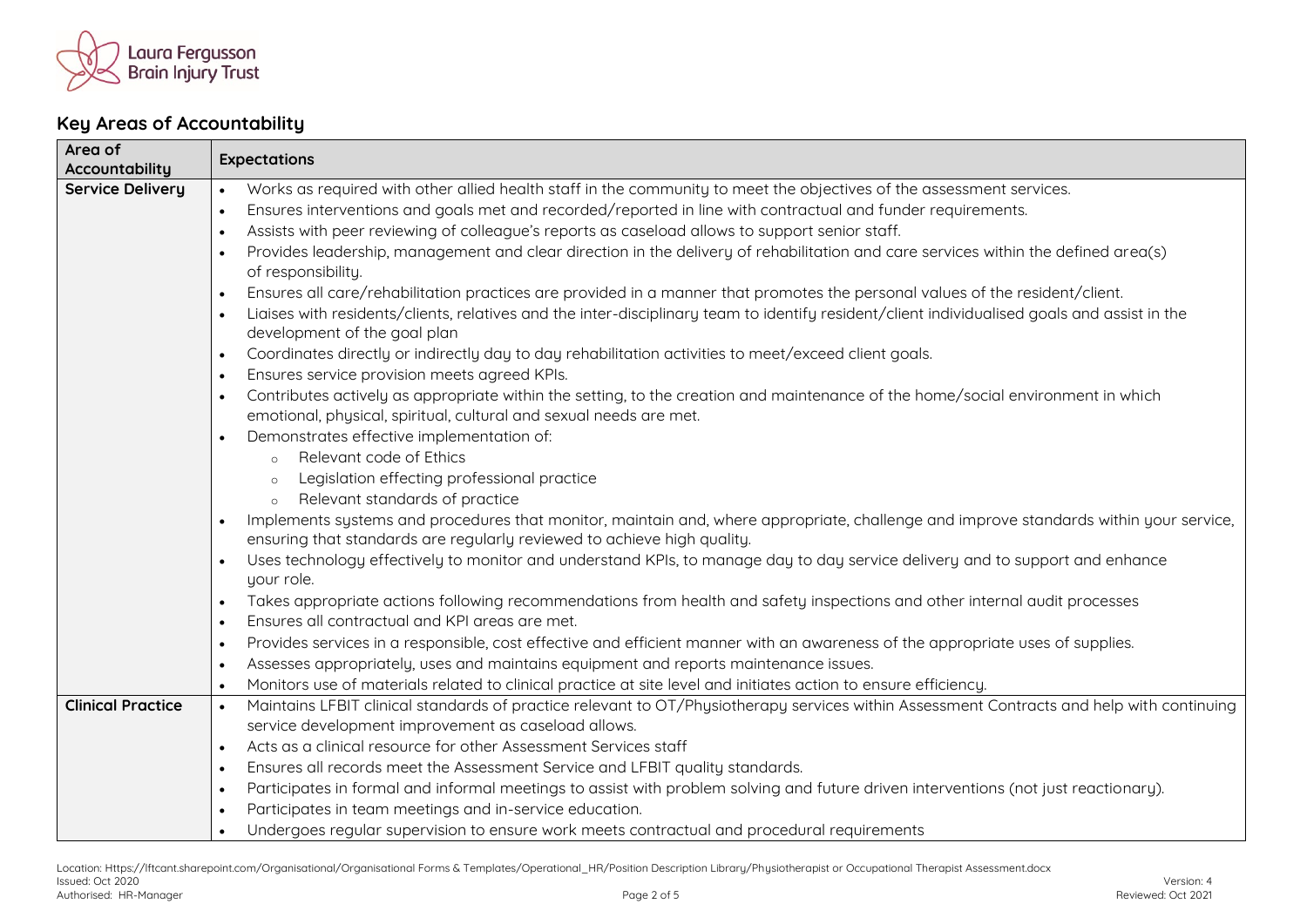

| Area of<br>Accountability | <b>Expectations</b>                                                                                                                                                                                                                  |  |
|---------------------------|--------------------------------------------------------------------------------------------------------------------------------------------------------------------------------------------------------------------------------------|--|
| <b>Special Projects</b>   | Special projects may be delegated to the OT/Physiotherapist from time to time. Other areas of responsibility may also be negotiated with<br>the OT/Physiotherapist based on experience and special interest in the area.             |  |
| Interpersonal             | Demonstrates respect and integrity at all times.<br>$\bullet$                                                                                                                                                                        |  |
| Relationships/            | Accepts and effects constructive change and/or criticism.<br>$\bullet$                                                                                                                                                               |  |
| <b>Teamwork</b>           | Displays a good team spirit and adopts a positive approach to work.<br>$\bullet$                                                                                                                                                     |  |
|                           | Empathises with others.<br>$\bullet$                                                                                                                                                                                                 |  |
|                           | Demonstrates the ability to work independently but with the capacity to work as part of a team.                                                                                                                                      |  |
|                           | $\bullet$<br>Acts primarily as a consultant in their area of profession.                                                                                                                                                             |  |
|                           | $\bullet$<br>Acts as a positive role model for all staff.                                                                                                                                                                            |  |
|                           | $\bullet$<br>Utilises a leadership approach to support and assist fellow team members.                                                                                                                                               |  |
|                           | $\bullet$<br>Communicates with clients, relatives, staff and community in a calm, professional manner that shows respect for individuals.                                                                                            |  |
|                           | $\bullet$<br>Uses effective problem-solving skills to complete required tasks and resolve conflict at the earliest opportunity.                                                                                                      |  |
|                           | $\bullet$<br>Recognises, values and accommodates the differences among team members and seeks to support and assist where appropriate.<br>$\bullet$                                                                                  |  |
| Professional              | Undertakes responsibility for meeting the mandatory requirements of the Trust and any relevant professional bodies.                                                                                                                  |  |
| Development               | $\bullet$<br>Participates in performance planning and review and the setting of performance objectives.                                                                                                                              |  |
|                           | $\bullet$                                                                                                                                                                                                                            |  |
|                           | Identifies own learning requirements/deficits and develops a training plan in conjunction with manager.<br>$\bullet$<br>Contributes to performance reviews of fellow team members.                                                   |  |
|                           | $\bullet$<br>Undertakes staff training as required (within expertise level)                                                                                                                                                          |  |
| Quality                   | $\bullet$                                                                                                                                                                                                                            |  |
| Improvement               | Participates in quality improvement activities as requested/required.<br>$\bullet$                                                                                                                                                   |  |
|                           | Documents and reports accidents and incidents accurately in accordance with policy.<br>$\bullet$<br>Actively participates in quality assurance programmes and audits, to monitor and improve standards of care, completing requested |  |
|                           | $\bullet$<br>documentation and audit activities within specified timeframes.                                                                                                                                                         |  |
|                           | Supports continuous quality improvement.<br>$\bullet$                                                                                                                                                                                |  |
|                           | Contributes to the quality management team activities.<br>$\bullet$                                                                                                                                                                  |  |
|                           | Undertake internal audits as per the quality plan.<br>$\bullet$                                                                                                                                                                      |  |
|                           | Adheres to quality and risk management protocols.<br>$\bullet$                                                                                                                                                                       |  |
|                           | Identifies areas for improvement and uses a Continuous Quality Improvement approach to problem solving.<br>$\bullet$                                                                                                                 |  |
|                           | Encourages and responds to team members suggestions for improvements in work practices/customer service.<br>$\bullet$                                                                                                                |  |
| Organisational            | Promotes good public relations through positive relations/interactions with clients, families, the public and all inter-disciplinary<br>$\bullet$                                                                                    |  |
| Culture                   | team personnel.                                                                                                                                                                                                                      |  |
|                           | Establishes and maintains a cooperative relationship with all members of the LFBIT team, including clinical, management and<br>$\bullet$                                                                                             |  |
|                           | support staff.                                                                                                                                                                                                                       |  |
|                           | Maintains confidentiality in respect to LFBIT's, business, employees and clients.<br>$\bullet$                                                                                                                                       |  |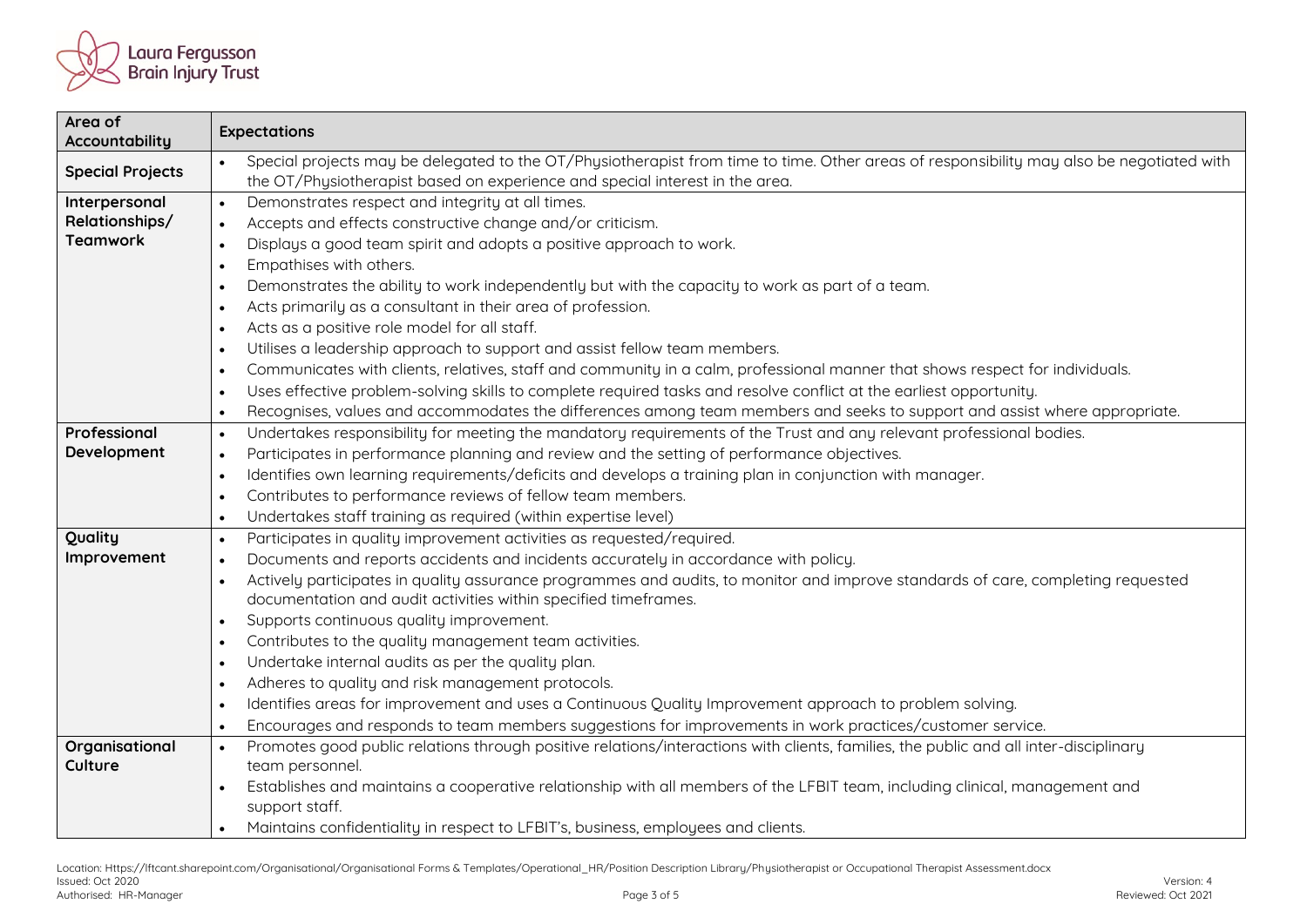

| Area of<br>Accountability  | <b>Expectations</b>                                                                                                                 |  |
|----------------------------|-------------------------------------------------------------------------------------------------------------------------------------|--|
|                            | Models LFBIT's values and adheres to policies and procedures.<br>$\bullet$                                                          |  |
| Cultural                   | Understands and has knowledge of the Treaty of Waitangi                                                                             |  |
| understanding of           | Promotes an awareness of ethnic and cultural differences, religious beliefs and obligations relating to the Treaty of Waitangi.     |  |
| the Treaty of              | Displays cultural sensitivity and a willingness to work positively with organisational strategies to improve outcomes for Maori.    |  |
| Waitangi                   | Respects diversity of cultural and religious beliefs amongst staff and clients.                                                     |  |
| <b>Health &amp; Safety</b> | Takes reasonable care of own health and safety                                                                                      |  |
|                            | Takes reasonable care that own actions do not adversely affect the health and safety of other persons.<br>$\bullet$                 |  |
|                            | Cooperates with any reasonable workplace health and safety policy or procedure that has been notified to workers.                   |  |
|                            | Complies, so far as reasonably able, with any reasonable instruction given by LFBIT, so LFBIT can comply with HSWA and regulations. |  |
|                            | Ensures compliance with security requirements and is vigilant in all matters of security.                                           |  |
|                            | Recognises safety hazards and risks and initiates appropriate corrective actions.                                                   |  |
|                            | Attends fire and evacuation lectures and participates in drills as required.<br>$\bullet$                                           |  |
| <b>Other Duties</b>        | Undertakes other duties as requested by your Manager from time to time                                                              |  |
|                            | Performs such duties in a timely, accurate manner and in accordance with LFBIT's policies and procedures.<br>$\bullet$              |  |

## **Qualifications, Experience and Personal Qualities**

|                              | <b>Essential</b>                                                                                                                                                                                                                                                                                                                                                                                                                                                                                                                                                                                         | <b>Desirable</b>                                                                                                                                                                          |
|------------------------------|----------------------------------------------------------------------------------------------------------------------------------------------------------------------------------------------------------------------------------------------------------------------------------------------------------------------------------------------------------------------------------------------------------------------------------------------------------------------------------------------------------------------------------------------------------------------------------------------------------|-------------------------------------------------------------------------------------------------------------------------------------------------------------------------------------------|
| Qualifications<br>Experience | Registered Occupational Therapist with the Occupational Therapy Board of<br>New Zealand, or<br>Registered PT approved by the Physiotherapy Board of New Zealand.<br>Knowledge of Spinal Injury, Brain injury, and general complex injury groups and<br>$\bullet$<br>the impact of these conditions on activity participation and equipment needs.<br>Awareness of the impact on environment and personal factors on outcomes.<br>Knowledge of rehabilitation disciplines within an interdisciplinary team.<br>Knowledge of disability networks and ability to develop new networks and<br>relationships. | Experience in housing modification and/or<br>wheelchair and seating assessments<br>Knowledge of other neurological conditions<br>and/or the impact of the aging process on<br>functioning |
| Competencies                 | Coaching<br>Conflict Resolution<br>Motivating others<br>Leadership<br>Understanding of contractual requirements and regulatory framework                                                                                                                                                                                                                                                                                                                                                                                                                                                                 |                                                                                                                                                                                           |

Location: Https://lftcant.sharepoint.com/Organisational/Organisational Forms & Templates/Operational\_HR/Position Description Library/Physiotherapist or Occupational Therapist Assessment.docx<br>Issued: Oct 2020 Issued: Oct 2020 Version: 4 Authorised: HR-Manager Page 4 of 5 Reviewed: Oct 2021